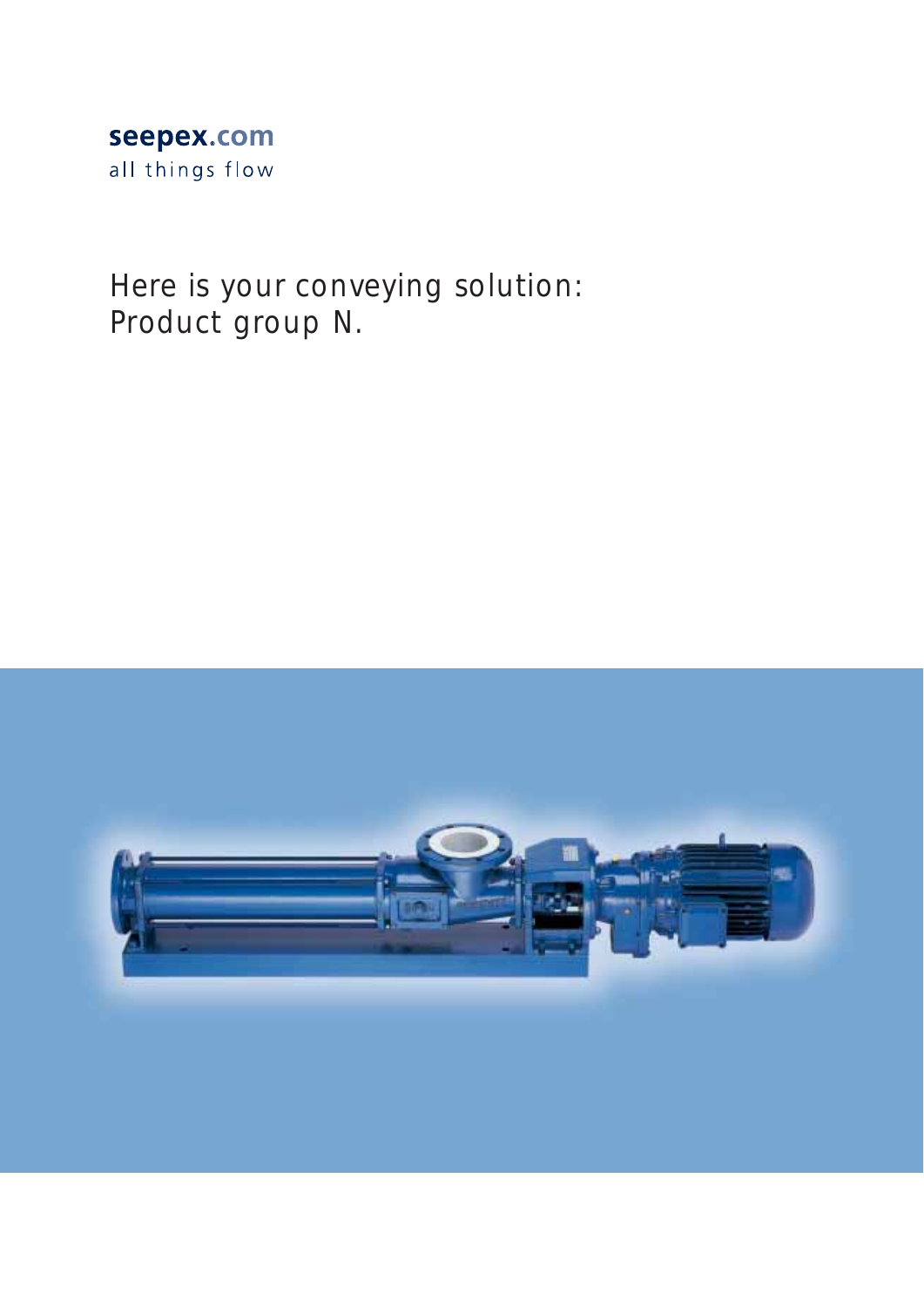# N – Standard pumps

**Pressure branch** 

The two ranges of pumps within the product group N form the basis of all seepex progressive cavity pumps. They are available with various rotor/stator geometries (conventional, 6L, and Tricam) and can be applied in virtually all industrial sectors – for conveying thin to viscous media with or without solids.

> connection for pressure/vacuum gauge. Flange connections in DIN or ANSI.

#### **Joint connection**

consisting of just 5 components. Power transmission through wear resistant, hardened and replaceable joint parts: easily repaired.

### **Dry running protection TSE, thermoelectronic**

prevents the stator from being damaged by dry running, optional available.

#### **Stator**

the seal on both ends is moulded as an integral part of the elastomeric stator; corrosion of the stator tube is never a problem because the pumped liquid never comes into contact with the metal tube or the bonding adhesive. Available with optional adjustable stator retensioning device.

## **Rotor**

wear resistant and corrosion-proof materials, with additional surface treatment.

### **Tie bolts/screws**

corrosion proof, optional available in stainless steel design.

**Inspection ports** on both sides, optional.

**Coupling rod**  for power transmission. Improved design, special designs optional available.

**Universal joint sleeve protection** made of stainless steel, protects the universal joint sleeve against mechanical damage from large/angular solids,

optional available.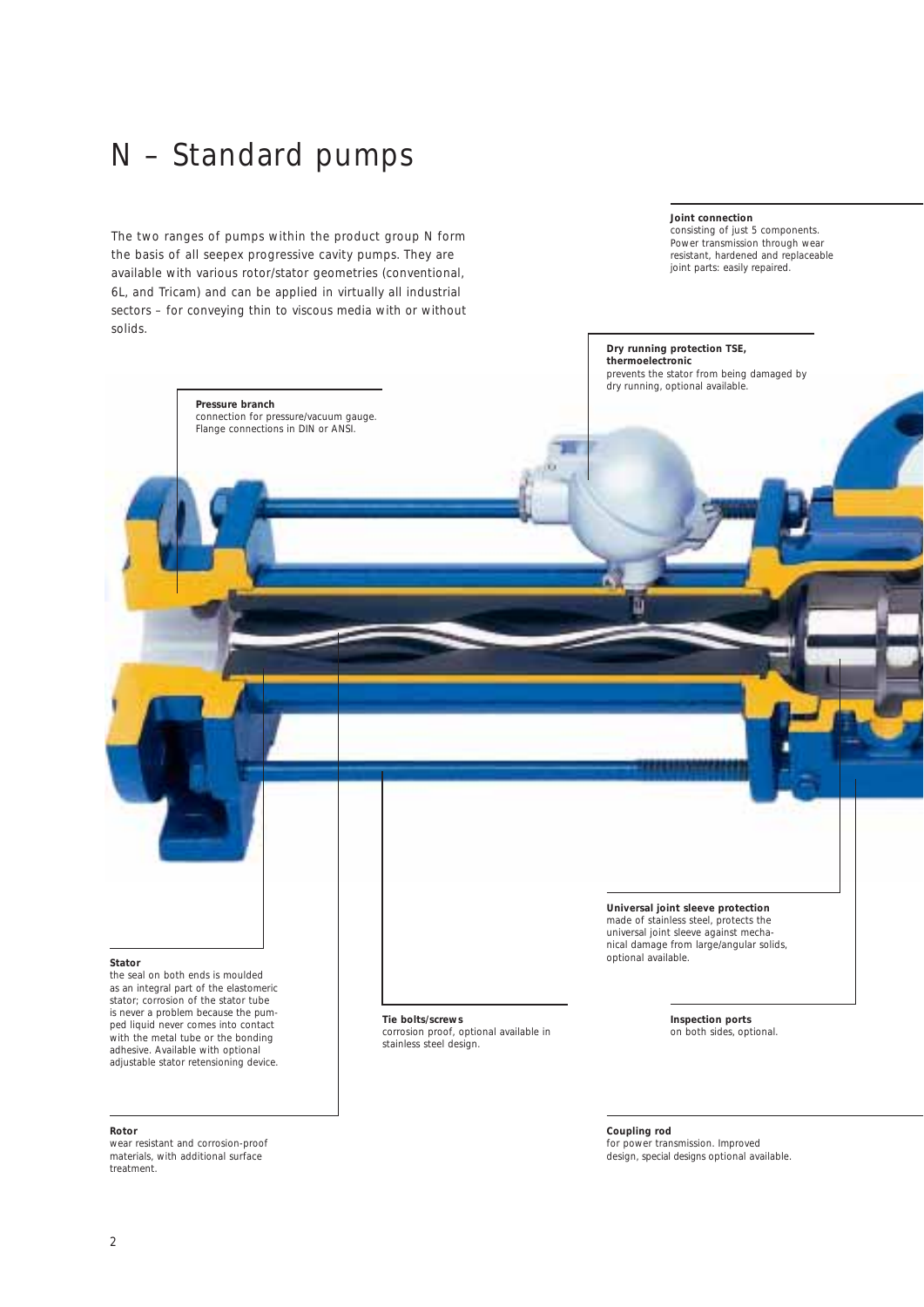

## **Suction casing**

with large cross section and designed for smooth flow conditions, with drain plug and connections for pressure/ vacuum gauge. Flange connections in DIN or ANSI can be rotated in 90° increments.

## **Plug-in shaft**

connects the drive shaft to the joint; with gland packing the plug-in shaft is used as a shaft protection sleeve; upon request, it is available with wear resistant coating.

## **Plug-in shaft connection**

for easy dismantling of the pump and drive enabling quick replacement of the rotating parts and shaft seals. The plug-in shaft pin secures the shaft connection to the drive and the splash ring protects the bearing from contamination/gland leakage.

### **Drive casing**

for range NS, drive shaft and bearings can be relubricated, also available with double bearing seals to prevent ingress of dust or moisture.

**Detail: Range NS**

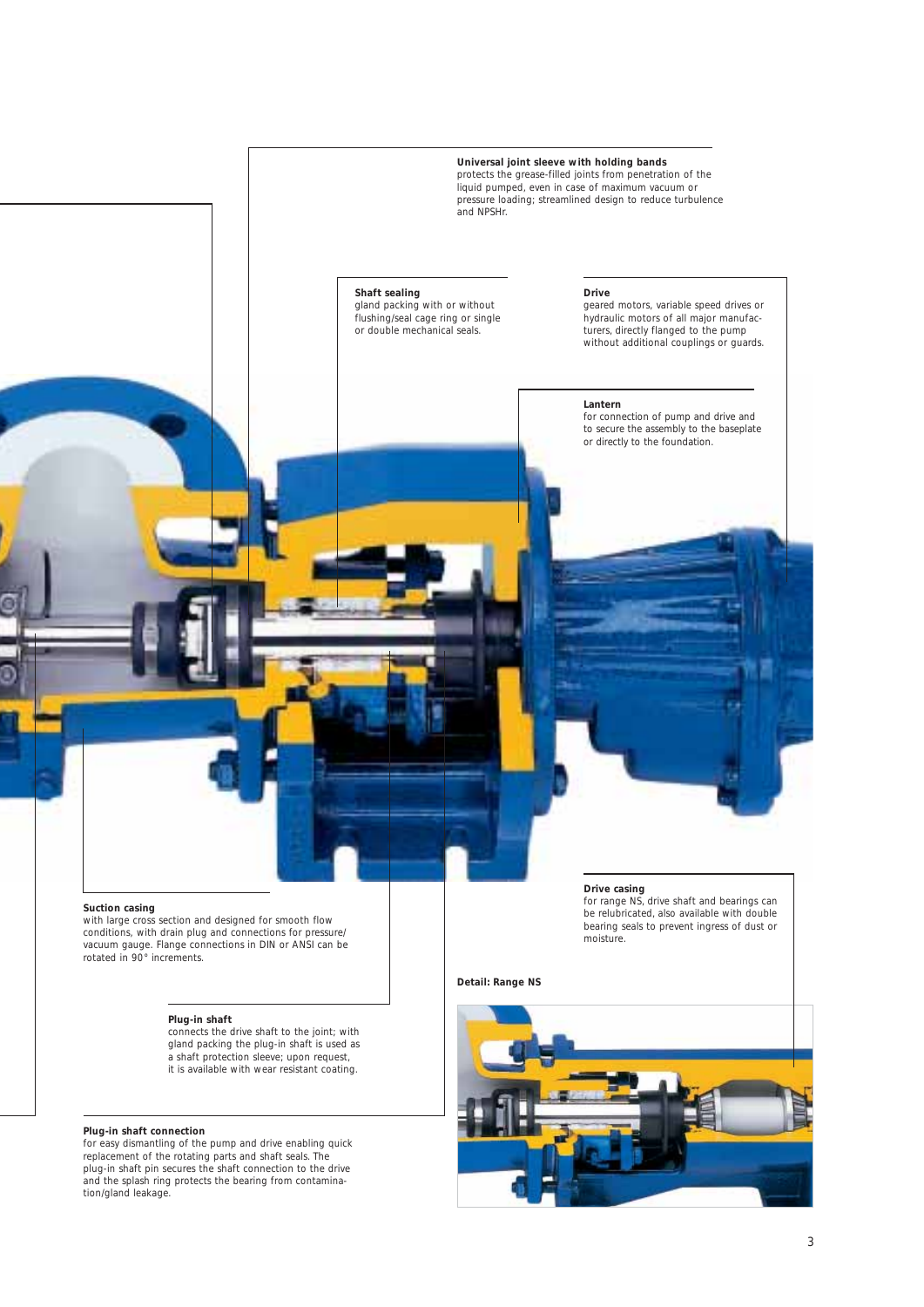# Why standard pumps?

Because they are used in applications such as agriculture, ceramics, chemical and biochemical industry, construction, dyeing and varnishing, electroplating, environment technology, fish industry, food and beverage industry, mining, nonmetallic minerals, oil production and offshore technology, petrochemicals, pharmaceutical and cosmetics industry, pulp and paper industry, shipbuilding, sugar industry, supply and waste disposal industry, textile industry, vehicle construction and equipment and wood processing industry.

## **Features**

- **•** Minimal pulsation, controlled flow, so that no pulsation dampers or compensators are required
- **•** Self-priming, even with air or gas liquid mixtures of up to 9 m (29.5') of water
- **•** Installation versatility as pumps can be mounted either horizontally or vertically and the suction casing can be rotated
- **•** Products with solids can be conveyed gently without damage
- **•** Direction of rotation and fluid flow are reversible
- > Conveying capacity: 30 l/h–500 m3 /h (0.13 GPM–2200 GPM), Pressure: up to 48 bar (720 psi)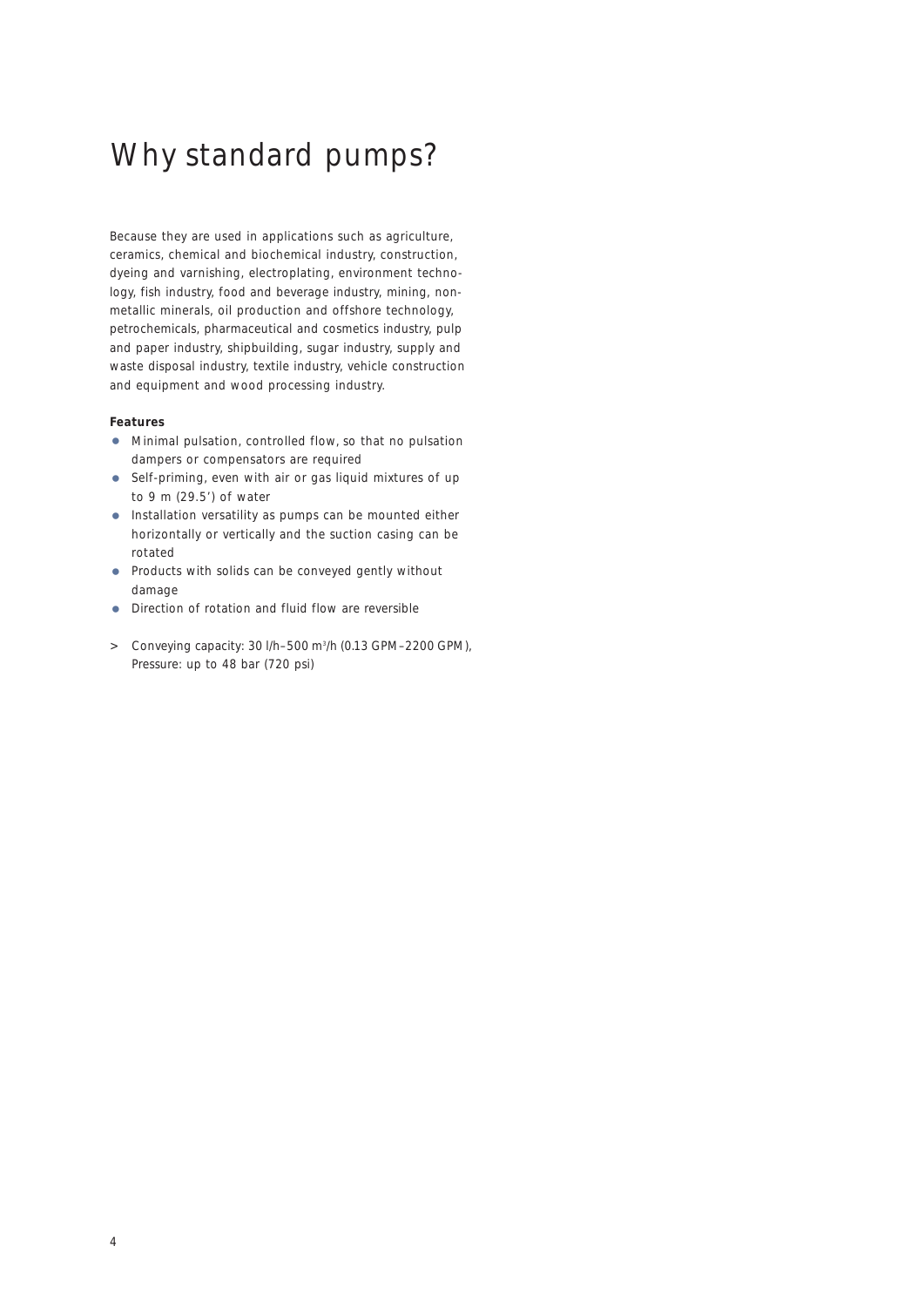## Overview of ranges

The drive of BN range pumps is directly flange-mounted to the pump. This means that a separate pump bearing is not necessary and the pump is more compact and less expensive. The plug-in shaft connection between drive and the rotating unit simplifies the replacement of rotating wearing parts and the shaft sealing, thereby making the BN range very service-friendly.

In pumps of the NS range the drives are not directly flangemounted in favour of a universal configuration of the drives. They have a drive casing and a free shaft end, an elastic coupling or a V-belt and a service-friendly plug-in connection. This simplifies the replacement of the rotating wearing parts and the shaft sealing without dismantling the bearing.